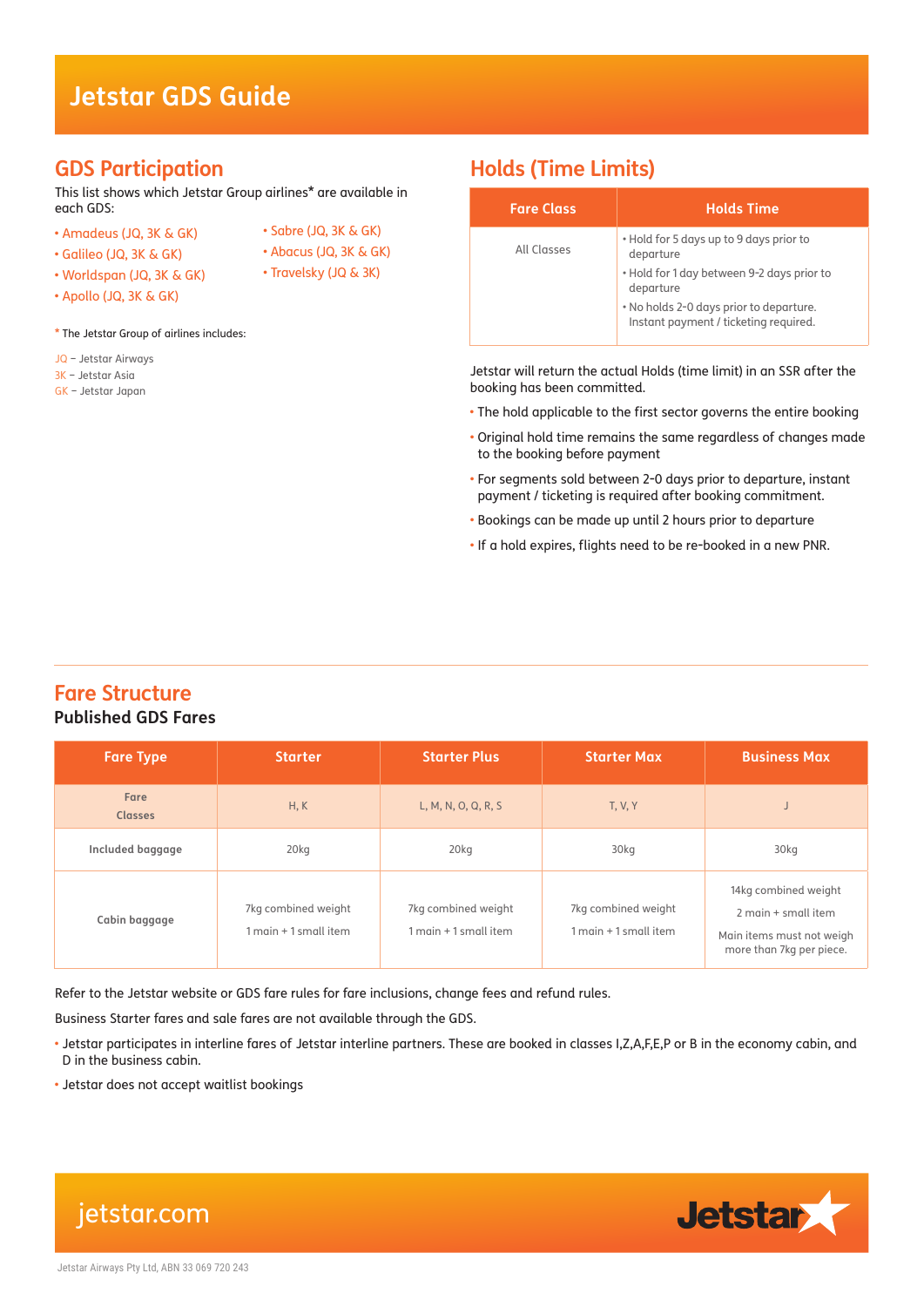## **Ticketing**

The Jetstar group of airlines permit Hahn Air (HR -169) e-tickets to be issued for Jetstar fares in more than 100 countries (incl. NZ and SG). To see if Hahn is assigned as Jetstar's ticketing agent in your country, please consult your GDS.

In Jetstar's Hahn ticketing countries please ensure fare quotes have HR as the validating carrier. Settlement of Jetstar fares on Hahn tickets be will be between the ticketing agent and Hahn Air through the ticketing agent's local BSP/ARC.

The amount charged will be the fare on the ticket. Fares auto quoted and issued on Hahn tickets are guaranteed. Ensure

that you commit the booking and receive a confirmation back from Jetstar before you issue the ticket. The segment will be in confirmed status (HK) and you will receive the Jetstar record locator with an SSR comment stating the booking is confirmed, along with the Holds (time limit) that you need to ticket the booking before cancellation, e.g. "SSR OTHS ITIN CONFIRMED

- MUST PROVIDE PAYMENT. SUBJ CXL ON/BEFORE 01JUL 0825Z WITHOUT PAYMENT". Please ignore any amount due SSR comment, e.g. JQ AMOUNT DUE JQ AUD185.50, if you are issuing a ticket.

Jetstar Trade support cannot issue or re-issue tickets. All ticket handling needs to be performed by the ticketing agent or your consolidator. Ticketing questions should be directed to your GDS or Hahn support desk (service@hahnair.com).

# **Forms of payment**

#### **Ticketless bookings**

Jetstar also accepts ticketless forms of payment directly via credit card / UATP or BSP.

Ensure that you commit the booking and receive a confirmation back from Jetstar before you issue the credit card or BSP payment entry. The segment will be in confirmed status (HK) and you will receive the Jetstar record locator with an SSR comment stating the booking is confirmed, along with the Holds (time limit) that you need to prrocess payment by before cancellation, e.g. "SSR OTHS ITIN CONFIRMED - MUST PROVIDE PAYMENT. SUBJ CXL ON/BEFORE 01JUL 0825Z WITHOUT PAYMENT".

Jetstar will also return an SSR confirming the currency and amount due. e.g. JQ AMOUNT DUE JQ AUD185.50. This will be the actual amount charged to your credit card or BSP account by Jetstar (not what is quoted in your GDS pricing entry). The amount returned by the Jetstar SSR and what is initially quoted in your GDS pricing entry will however typically be the same.

Jetstar fare updates are distributed to GDS by a third party. Fare changes can take up to 24 hours before they appear in your GDS. During this time there may be a price difference between the amount returned by the Jetstar SSR and what is quoted in the GDS.

### **Ticketed bookings**

Please refer to the accepted payments methods of the ticketing carrier.

## **Currency**

- Jetstar bookings won't always be charged in the same currency as your GDS PNR
- If you're a registered agent of Jetstar and you're based in a country Jetstar operates to, Jetstar will generally use the currency where your office is located
- If you're not a registered agent of Jetstar, Jetstar will generally use the currency of the departure point of the first Jetstar sector in your itinerary

# **Credit card & UATP**

• Jetstar accepts payments by the following credit cards (as well as UATP) in the following currencies:

#### **Jetstar Airways**

| <b>JQ</b>  | VI             | <b>MC</b>      | <b>AX</b>      | DI             | <b>JC</b>      | <b>UATP</b><br>(TP) |
|------------|----------------|----------------|----------------|----------------|----------------|---------------------|
| <b>AUD</b> | Y              | Y              | Y              | Y              | Y              | Y                   |
| CAD        | $\mathsf N$    | $\hbox{N}$     | N              | Y              | $\mathbb N$    | $\hbox{N}$          |
| <b>CHF</b> | $\overline{N}$ | $\overline{N}$ | $\overline{N}$ | Y              | $\overline{N}$ | $\mathsf{N}$        |
| CNY        | Y              | Y              | Y              | Υ              | Υ              | $\hbox{N}$          |
| <b>EUR</b> | Y              | Y              | $\overline{N}$ | Y              | Y              | $\overline{N}$      |
| GBP        | Υ              | Y              | N              | Υ              | Υ              | $\mathsf N$         |
| <b>HKD</b> | Y              | Y              | Y              | Y              | Y              | $\overline{N}$      |
| IDR        | Υ              | Y              | Υ              | N              | Y              | $\mathsf N$         |
| <b>INR</b> | Y              | Y              | ${\sf N}$      | $\overline{N}$ | $\overline{N}$ | ${\sf N}$           |
| JPY        | Υ              | Y              | Υ              | Υ              | Y              | Y                   |
| <b>KRW</b> | Y              | Y              | Y              | $\overline{N}$ | Y              | $\mathsf N$         |
| <b>MYR</b> | Υ              | Y              | Υ              | Y              | Υ              | $\mathsf N$         |
| <b>NZD</b> | Y              | Y              | Υ              | Y              | Y              | Υ                   |
| PHP        | Y              | Y              | Υ              | N              | Y              | $\mathsf{N}$        |
| <b>SEK</b> | $\mathsf N$    | $\overline{N}$ | $\overline{N}$ | Y              | $\overline{N}$ | ${\sf N}$           |
| SGD        | Y              | Y              | Υ              | Y              | Υ              | Υ                   |
| THB        | Y              | Y              | Y              | Y              | Y              | $\mathsf{N}\xspace$ |
| <b>TWD</b> | Y              | Y              | Y              | Y              | Y              | $\hbox{N}$          |
| <b>USD</b> | Y              | Y              | Y              | Y              | Y              | Y                   |
| <b>VND</b> | Υ              | Υ              | Y              | Υ              | Υ              | Y                   |

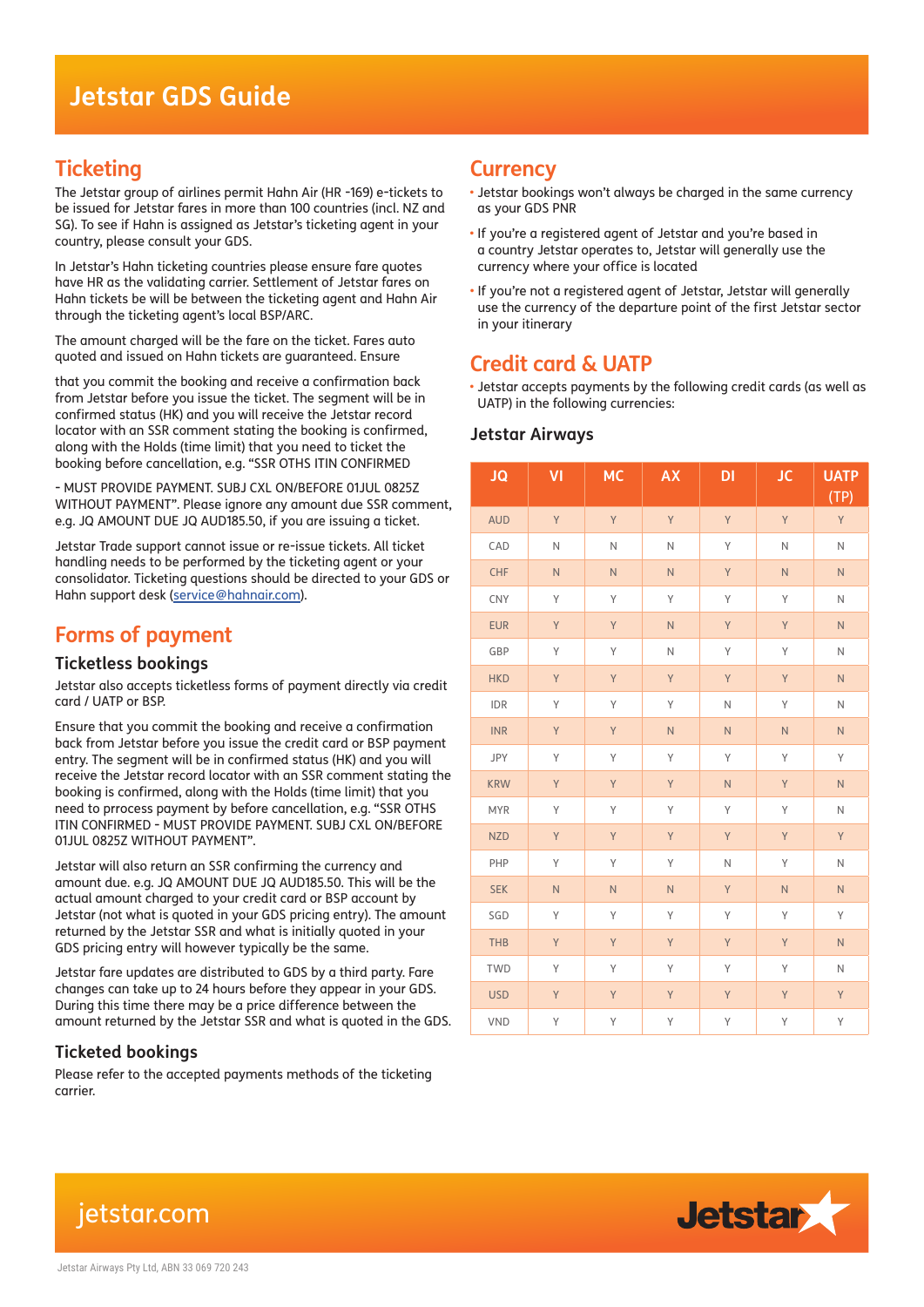# **Jetstar GDS Guide**

# **Credit card & UATP**

## **Jetstar Japan**

| GK         | VI | <b>MC</b> | <b>JC</b> | <b>AX</b>    | <b>UATP</b><br>(TP) |
|------------|----|-----------|-----------|--------------|---------------------|
| <b>AUD</b> | Y  | Y         | Y         | Y            | Y                   |
| CNY        | Y  | Y         | Y         | Y            | $\mathsf{N}$        |
| <b>EUR</b> | Y  | Y         | Y         | $\mathsf{N}$ | $\mathsf{N}$        |
| GBP        | Y  | Y         | Y         | $\mathsf N$  | $\overline{N}$      |
| <b>HKD</b> | Y  | Y         | Y         | Y            | N                   |
| <b>IDR</b> | Y  | Y         | Y         | Y            | N                   |
| <b>JPY</b> | Y  | Y         | Y         | Y            | Y                   |
| <b>KRW</b> | Y  | Y         | Y         | Y            | N                   |
| <b>MYR</b> | Y  | Y         | Y         | Y            | N                   |
| <b>NZD</b> | Y  | Y         | Y         | Y            | Y                   |
| PHP        | Y  | Y         | Y         | Y            | N                   |
| SGD        | Y  | Y         | Y         | Y            | Y                   |
| <b>THB</b> | Y  | Y         | Y         | Y            | N                   |
| <b>TWD</b> | Y  | Υ         | Y         | Y            | N                   |
| <b>USD</b> | Y  | Y         | Y         | Y            | Y                   |
| <b>VND</b> | Y  | Y         | Y         | Y            | Y                   |

**Jetstar Asia**

| 3K         | VI             | <b>MC</b>   | <b>AX</b>      | DI             | <b>JC</b>               | <b>UATP</b><br>(TP) |
|------------|----------------|-------------|----------------|----------------|-------------------------|---------------------|
| <b>AUD</b> | Y              | Y           | Y              | Y              | Y                       | Y                   |
| CAD        | $\mathbb N$    | $\mathbb N$ | N              | Y              | Υ                       | $\mathbb N$         |
| CHF        | $\overline{N}$ | ${\sf N}$   | $\overline{N}$ | Y              | $\overline{\mathsf{N}}$ | $\overline{N}$      |
| CNY        | Y              | Y           | Y              | Y              | Y                       | $\mathbb N$         |
| <b>EUR</b> | Y              | Y           | $\overline{N}$ | Y              | Y                       | $\mathsf{N}$        |
| GBP        | Y              | Υ           | $\mathsf{N}$   | Y              | Y                       | $\mathbb N$         |
| <b>HKD</b> | Y              | Y           | Y              | Y              | Y                       | $\mathsf{N}$        |
| IDR        | Υ              | Υ           | Y              | $\mathsf N$    | Υ                       | N                   |
| <b>INR</b> | $\overline{N}$ | ${\sf N}$   | $\overline{N}$ | $\mathsf N$    | $\mathsf{N}$            | $\overline{N}$      |
| JPY        | Y              | Υ           | Υ              | Y              | Υ                       | Υ                   |
| <b>KRW</b> | Y              | Y           | Y              | $\overline{N}$ | Y                       | N.                  |
| MMK        | $\mathsf N$    | $\hbox{N}$  | $\mathsf{N}$   | $\mathsf N$    | N                       | $\mathsf{N}$        |
| <b>MYR</b> | Y              | Y           | Y              | Y              | Y                       | $\overline{N}$      |
| <b>NZD</b> | Y              | Υ           | Υ              | Y              | Υ                       | Y                   |
| PHP        | Y              | Y           | Y              | $\overline{N}$ | Y                       | $\mathsf{N}$        |
| <b>SEK</b> | $\mathsf N$    | $\mathbb N$ | N              | Y              | $\mathsf N$             | $\mathsf{N}$        |
| SGD        | Y              | Y           | Y              | Y              | Y                       | Y                   |
| THB        | Y              | Y           | Υ              | Y              | Υ                       | $\mathsf{N}$        |
| <b>TWD</b> | Y              | Y           | Y              | Y              | Y                       | $\overline{N}$      |
| <b>USD</b> | Y              | Υ           | Υ              | Y              | Υ                       | Y                   |
| <b>VND</b> | Y              | Y           | Y              | Y              | Y                       | Y                   |

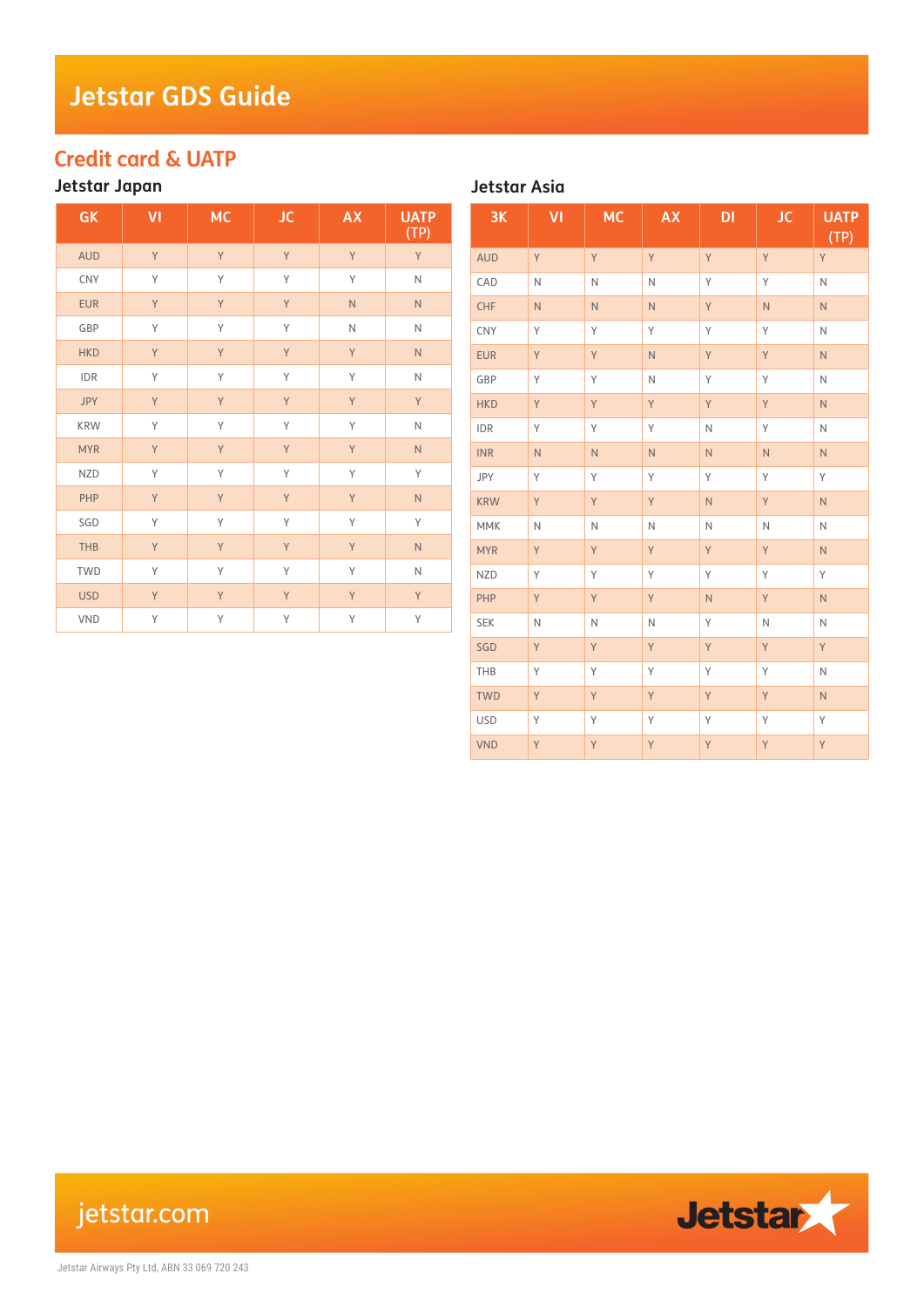# **Jetstar GDS Guide**

#### Payments must be entered as a special service request (SSR) before the hold expires:

| <b>GDS</b>       | <b>Credit Card Key Entry</b>                          |                            |  |
|------------------|-------------------------------------------------------|----------------------------|--|
| <b>AMADEUS</b>   | SR EPAYJONN1-CC/XX123456789000000/EXP08 05-JOHN SMITH |                            |  |
| SABRE            | 30THS/XX123456789000000/EXP 08 05                     | <b>3OTHS/CH JOHN SMITH</b> |  |
| <b>GALILEO</b>   | SI.JO*CCRD.XX12345678900000000805/JOHNSMITH           |                            |  |
| WORLPSPAN        | 3SSROTHSJOHK1CCXX123456789000000EXP08-05/JOHN SMITH   |                            |  |
| <b>APOLLO</b>    | @:3SSROTHSJONN1XX123456789000000/D0805/JOHN SMITH     |                            |  |
| ABACUS           | 30THS/XX123456789000000/EXP 08 05                     | <b>3OTHS/CH JOHN SMITH</b> |  |
| <b>TRAVELSKY</b> | SSR OTHSJOHK1CCXX123456789000000/EXP08-05/JOHN SMITH  |                            |  |

- Use the applicable carrier code JQ/3K/GK
- Replace xx with the two letter credit card code
- Replace 123456789000000 with the credit card number
- The UATP code is 'TP'

#### **BSP**

- IATA agents in selected countries have the option of using BSP payment through the GDS. This enables agents to settle ticketless bookings through BSP with Jetstar.
- Accounts are settled in accordance with the local BSP settlement cycle.
- Registration for BSP payment is available in the registration for Agent Hub. Updates to existing registrations can also be made through Trade Support.

| GDS               | <b>BSP Payment Entry</b>        |
|-------------------|---------------------------------|
| <b>AMADEUS</b>    | SROTHS-OSAG XXXXXXXX            |
| SARRF             | 30THS/OSAG XXXXXXXX             |
| <b>GAI II FO</b>  | SI.JQ*OSAG XXXXXXXX             |
| <b>WORLPSPAN</b>  | 3SSROTHSJOCK OSAGXXXXXXXX       |
| <b>APOLLO</b>     | @:3SSROTHSJONN1CK OSAG XXXXXXXX |
| ABACUS            | 30THS/OSAG XXXXXXXX             |
| <b>TRAVEL SKY</b> | SSROTHSJQ OSAG XXXXXXXX         |

- Use the applicable carrier code JQ/3K/GK
- Replace xxxxxxxx with your 8 digit IATA number

## **Passenger Details**

- Ensure passenger name has a title. Jetstar supports the following titles: MR,MRS, MS,MISS,MSTR/MTR,DR,REV,PROF,CAPT
- If a party has two pax with the same name, differentiate them (e.g. by adding different title or middle initial), as bookings with duplicate passenger names will be rejected.
- Infants under 2 years of age at time of travel can travel without a seat (can be on accompanying adult's lap). Infants over 2 years of age must have a seat.
- Children under 12 years of age can be added as a CHD passenger type (please add DOB). Passengers exceeding that age must be added as an adult.



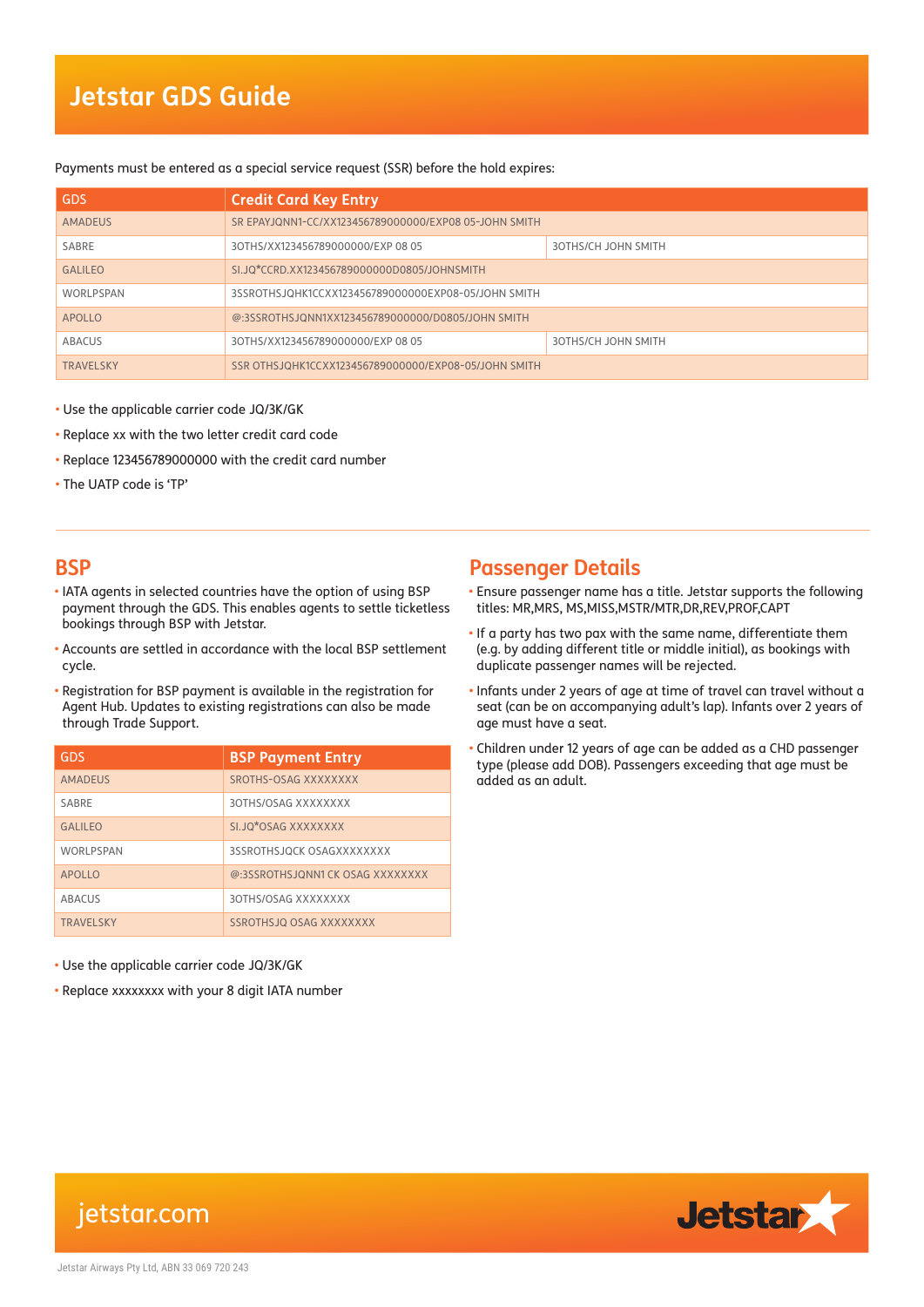### **SSR**

• The following special services can be requested on Jetstar through the GDS with an SSR entry:

| <b>SSR</b>  | <b>Description</b>                                                                                                                 |
|-------------|------------------------------------------------------------------------------------------------------------------------------------|
| <b>INFT</b> | Adding an infant under 2 years of<br>age to a booking                                                                              |
| <b>WCHR</b> | Pax are unable to walk to the Aircraft<br>gate. Pax are required to be able to<br>ascend and descend stairs without<br>assistance. |
| <b>WCHS</b> | Pax are unable to ascend or descend<br>stairs without assistance. May<br>require assistance to the aircraft                        |
| <b>WCHC</b> | Pax are chair bound and may require<br>assistance onto the aircraft                                                                |
| <b>BLND</b> | <b>Blind passenger</b>                                                                                                             |
| <b>DFAF</b> | Deaf passenger                                                                                                                     |
| <b>DOCS</b> | Adding passenger passport data to<br>the booking                                                                                   |
| <b>DOCO</b> | Adding passenger redress number<br>for United States Secure Flight<br>program                                                      |

Other forms of special services can be requested directly through Jetstar Trade Support. Some services may require medical or dangerous goods clearance.

Please contact our Trade Support live chat team via the Trade Support or Travel Agents page at jetstar.com, to advise if the passenger is travelling with a wheelchair. Electric wheelchairs are considered dangerous goods and require airline approval. We recommend you complete the approval process at least 5 days before flight departure.

### **Changes**

#### **Ticketless bookings**

Flight, date, time and name changes can be made through the GDS for ticketless bookings. To change a flight you should:

- Check the fares rules to ascertain what changes are permitted and if any penalty fees apply.
- Delete the old and add the new flight in the same transaction in order to be charged correctly.
- Re-fare quote the new segment to get new fare amount so you can estimate the fare difference.
- When you end the record a confirmation response (HK status) should be received against the new flight. Jetstar will return the amount due for the change in an SSR comment indicating fare difference and penalty fees, e.g. SSR OTHS JQ HK1 20JUL0829 SERVICE CHARGES NZD55.00 SSR OTHS JQ HK1 20JUL0829 TOT COST 134.00 AMT DUE 65.00 NZD
- These changes must be paid for by Credit Card or BSP payment at the time of the change (after you receive the Jetstar SSR comment. To do this you should re-add the Credit Card or OSAG line and end the booking.
- If you get a negative response, we will include an SSR explaining why. Generally, it's because the class sold is not available, and you may need to select another class.

• If you are experiencing any issues with the booking changes, please contact our Trade Support live chat team via the Trade Support or Travel Agents page at jetstar.com.

Please note: any changes made through Jetstar's Trade Support line will transfer ownership of the PNR to Jetstar. System synchronisation errors may occur if you make subsequent changes to the parent or child PNR through the GDS. Jetstar will not accept any responsibility for errors made through the GDS after the booking has been changed (and owned) by Jetstar.

#### **Ticketed bookings**

· Flight, date, time and name changes can be made through the GDS for ticketed bookings. Please refer to the fare rules for further details.

All changes require a ticket reissue with any penalty fees to be added (use DU tax code for HR ticketed bookings).

• Jetstar may deny boarding for re-booked flights if tickets have not been re-issued.



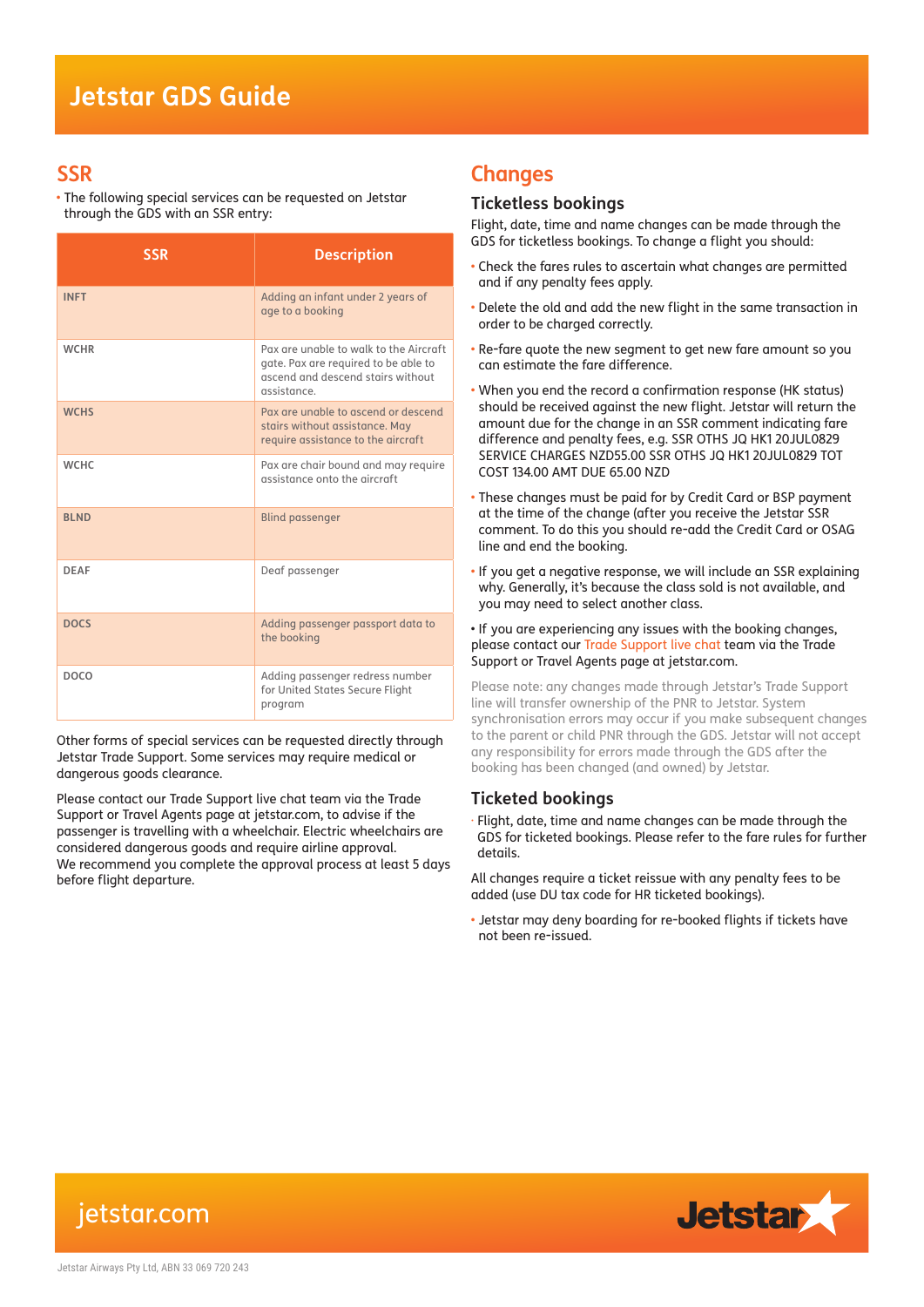### **Refund**

- Refunds for ticketless bookings must be requested through Jetstar. They cannot be requested through your GDS.
- For ticketed bookings, eligible refunds can be requested via BSP link or through the GDS.

# **Contact Information**

It's important that you send Jetstar your passengers' contact details to enable us to contact them in the event of a disruption or delay. Please add their mobile number via SSR CTCM and email address via SSR CTCE using the following GDS key entry formats.

| <b>GDS</b>       | <b>Key Entry</b>                                                                  |
|------------------|-----------------------------------------------------------------------------------|
| <b>AMADEUS</b>   | SR CTCM-61412999999<br>SR CTCE-EMAILADDRESS//EMAIL.COM                            |
| GAI II FO        | >SI.P1/SSRCTCMJOHK1/61412999999<br>> SI.P1/SSRCTCEJOHK1/EMAILADDRESS//EMAIL.COM   |
| APOLIO           | >[1:3SSRCTCMJQHK1/N1/61412999999 >[1:3SSRCTCEJQHK1/<br>N1/EMAILADDRESS//EMAIL.COM |
| WORLDSPAN        | >3SSRCTCMJQHK1/61412999999-1.1 >3SSRCTCEJQHK1/<br>EMAILADDRESS//EMAIL.COM-1.1     |
| SABRE / ABACUS   | 3CTCE/EMAILADDRESS//EMAIL.COM-1.1<br>3CTCM/61412999999-1.1                        |
| <b>TRAVELSKY</b> | SSR CTCM JO HK1 61412999999/P1<br>SSR CTCE JO HK1 EMAILADDRESS//EMAIL.COM/P1      |

- Enter phone format as country dialling code first, then mobile/ cell number with leading zero removed. e.g. If mobile number is 0412999999 with Australian dialling code +61, enter as 61412999999
- When entering an email address use:
- // in place of @
- .. in place of \_
- ./ in place of -

to be entered as EMAIL./ADDRESS..1//EMAIL.COM e.g. Email address EMAIL-ADDRESS\_1@EMAIL.COM needs

- Use the applicable carrier code in the key entry JQ/3K/GK
- Entries can be passenger associated (e.g. P1, N1, -1.1)

## **Additional Contact Information – Australia**

#### **Arrival city Post Code**

Jetstar requires you to add in the Post Code of each traveller's residence / suburb in Australia. This is a new COVID -19 requirement to enable contact tracing by the respective states. Please add this in via a DOCA-R entry using the following GDS formats.

| <b>GDS</b>            | <b>Key Entry</b>                     |
|-----------------------|--------------------------------------|
| <b>AMADEUS</b>        | SR DOCA JQ HK1-R-AUS-MEL-VIC-3000/P1 |
| <b>GALILEO</b>        | SI.P1/DOCA*R/AU//VIC//3000           |
| <b>APOLLO</b>         | @:3DOCAS1/N1/R/AUS//MEL/VIC/3000     |
| <b>WORLDSPAN</b>      | 3SSR DOCA JQ HK1/R/AU//VIC//3000-1.1 |
| <b>SABRE / ABACUS</b> | 3DOCA/R/AU/VIC/3000-1.1              |
| <b>TRAVFI SKY</b>     | Not available                        |

Use the applicable carrier code in the key entry JQ/3K/GK

• Entries can be passenger associated (e.g. P1, N1, -1.1)

## **Email Itinerary Request**

If you would like an email itinerary sent from Jetstar then add your email address as an OSI CTCE entry during booking creation using the following key entries. The email will be sent after payment / ticketing.

| <b>GDS</b>        | <b>Key Entry</b>                         |
|-------------------|------------------------------------------|
| <b>AMADEUS</b>    | OS JO CTCE EMAILADDRESS//EMAIL.COM       |
| GAI II FO         | >SI.JO*CTCE EMAILADDRESS//EMAIL.COM      |
| <b>APOLLO</b>     | >[1:30SI JQ CTCE EMAILADDRESS//EMAIL.COM |
| WORLDSPAN         | >30SI JO CTCE EMAILADDRESS//EMAIL.COM    |
| SABRE / ABACUS    | 30SI JO CTCE EMAILADDRESS//EMAIL.COM     |
| <b>TRAVFI SKY</b> | Not available                            |